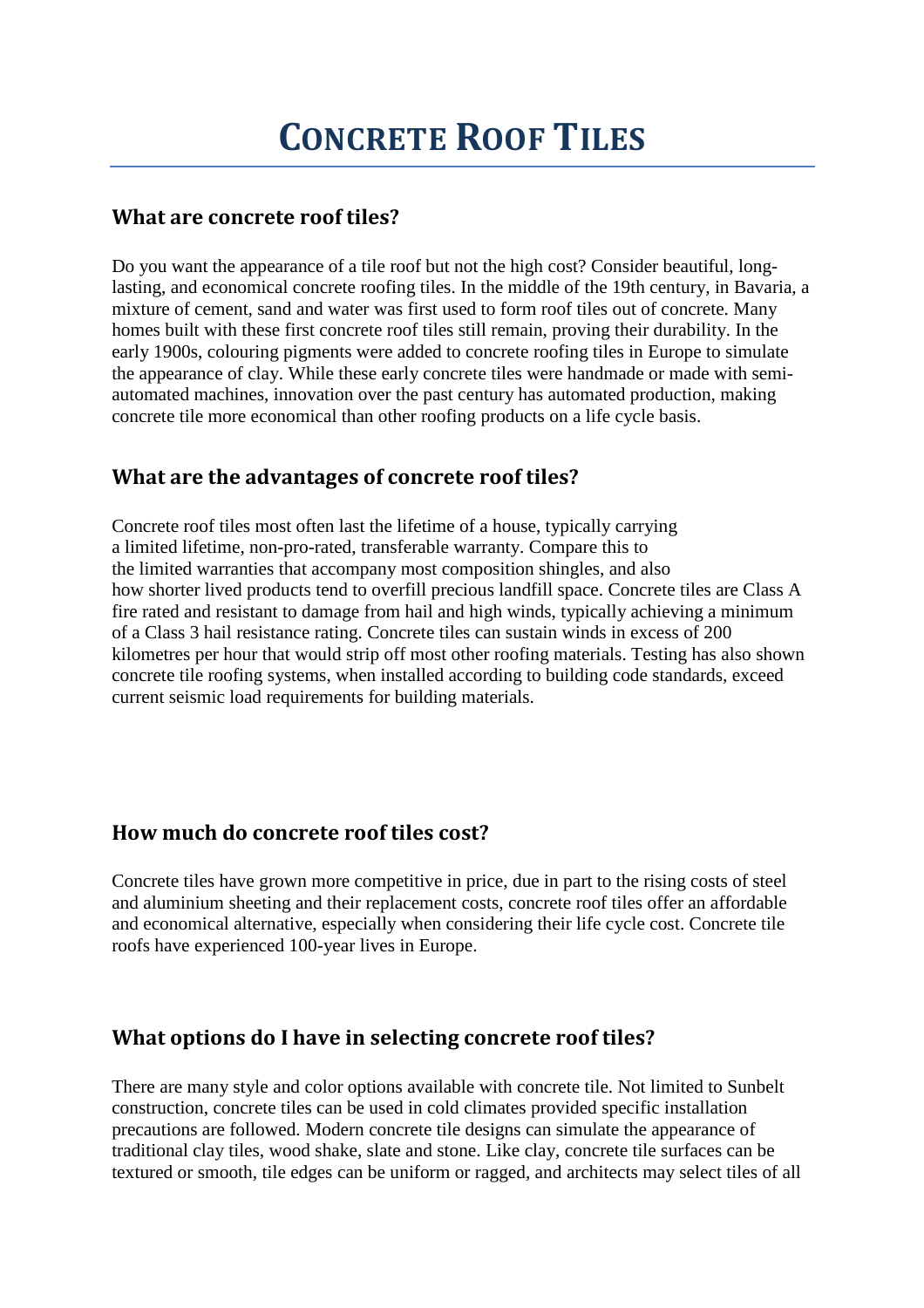one colour, blended colours or combinations of two or more shades placed in a uniform or random pattern. Regular Portland cement is grey. Pigments can be blended with the grey cement to allow for virtually any desired colour, including bright whites, pastels and deep rich shades. Lightweight concrete tiles are also available in some regions of the country for re-roofing applications where the roof structure is insufficient to support standard weight concrete tiles.

#### **How difficult is it to maintain concrete roof tiles?**

A yearly visual inspection of a concrete roof can help protect against accumulation of leaf debris in the valleys, or moss growth that could create a damming effect with rain. Moss and algae do not harm concrete tiles, but periodic cleaning with a power washer by a professional can remove them, and the use of biocides or zinc strips may be incorporated to slow the growth of these organisms. After periods of high winds, earthquake, or extensive hail, a visual inspection of the roof should also be made to ensure that there are no cracked, broken, or loose tiles needing replacement.

## **What should I look for to be sure I'm getting a quality installation?**

A new roof is a big investment, so the quality of the roofing materials you are specifying and the reputation of the contractor are important considerations.

Referrals – Always obtain referrals from builders and homeowners who have used concrete tile contractors. Meet with them to get an appreciation for their commitment to quality and value in your job.

Look for a professional – Do they have a reputation for honesty and quality? Do they complete their jobs on time and within budget? Do they understand and abide by manufacturer specifications for installation?

Sign the contract – Do not allow your contractor to begin work until you have both signed a contract specifying the terms of the work, the start and end date, warranties, responsibility for permits, the total installed cost and a payment schedule. Make sure they agree to keep the job site neat, clean and safe throughout the installation process.

#### **What's the bottom line?**

Concrete roof tiles are designed to last the lifetime of a house. Choose a reputable manufacturer with a strong warranty. Make sure the product you choose is appropriate to your climate and will withstand the natural forces that could affect the roof. Also, be sure to select an installer familiar with manufacturer specifications for quality.